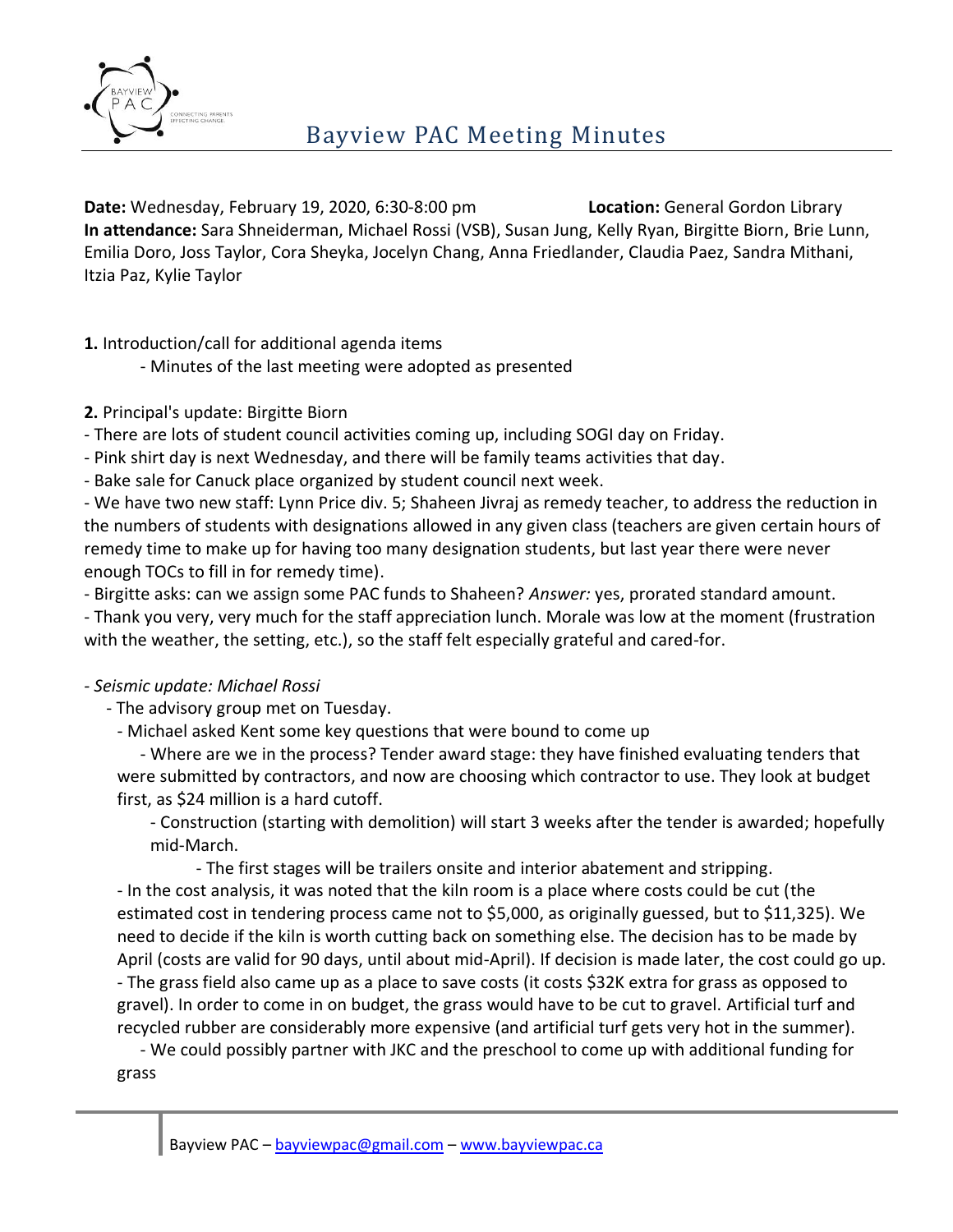

## Bayview PAC Meeting Minutes

- Any change of plan or requesting of new costs would delay construction significantly, so we will have to go ahead with gravel for now, with the idea of revisiting the surface after construction. E.g., maybe overlay just part of the field with grass or artificial turf.

- This decision is necessary in order to avoid any delays from re-costing and re-tendering, but parents are very upset and feel blindsided by this last-minute reversal that leaves us without recourse and no choice but to agree to the gravel field. In essence, the process is taking away an existing school and community resource and not replacing it after completion of construction
- Birgitte met with staff at recess today re. the kiln and the grass field. Staff would really like to keep the kiln, and concur with us about the practicality of grass vs. gravel.

- A parent suggests that we could dedicate funds raised from platters to kiln funding. However, some teachers have had a really hard time recruiting parents to help with platters, which got very frustrating. Maybe do a different ceramic project rather than the high-pressure platters? For example, Susan Jung has had success having kids do personal ornaments/etc., then pre-selling them to parents.

- Once tender has been signed, Michael can email the info to Birgitte, who can forward it to the PAC.

- **3.** Teachers' update: Susan Jung
- The two snowstorms were hard on the teachers in the temporary building.

- Thank you from the staff for our lovely STAFF APPRECIATION LUNCHEON last Thursday. It made us feel really special and taken care of. We miss seeing the parents at Camp Bayview and we want them to know that WE appreciate them, too!

- Parent-teacher conferences are coming up on March 4 and 5 (early dismissal those days, at 1:45). We are excited to continue our open communication about student learning.

- Parents are invited to join tomorrow at 1:00 in the auditorium for the Canadian Inventions Circus performance, about the history of some Canadian inventors and inventions.

- Day of Play this year went much more smoothly than last year. The teachers intervened less in the kids' unstructured play.

- Ebru Montagano put together a booklet of reflections on the day of play.

- Teri Taylor and Susan Jung put together a sustainability grant proposal for a new class garden, and have received the funding (\$500). They will purchase fabric pots; peat pots; hose, etc., to get started with gardening projects. Spuds in Tubs will get started after spring break.

- An Improved Learning Environment grant is being put together by Susan Jung and Birgitte. The money would be used to purchase recess/lunch play equipment to be kept in each classroom and signed out. Kits would be purchased at School Specialty, and will be colour-coded, to identify them by division. The proposal, for \$5000, will be submitted soon; we will know by March 31 if we got it.

- Joss proposes that the PAC goes ahead and buys the kits, which could then be reimbursed if the grant comes through; the rest of the parents in attendance agree.

- One worry is that the kits could end up dispersing into Queen Elizabeth, since the two groups are out playing at the same time. Birgitte will talk to Queen E about informing their kids.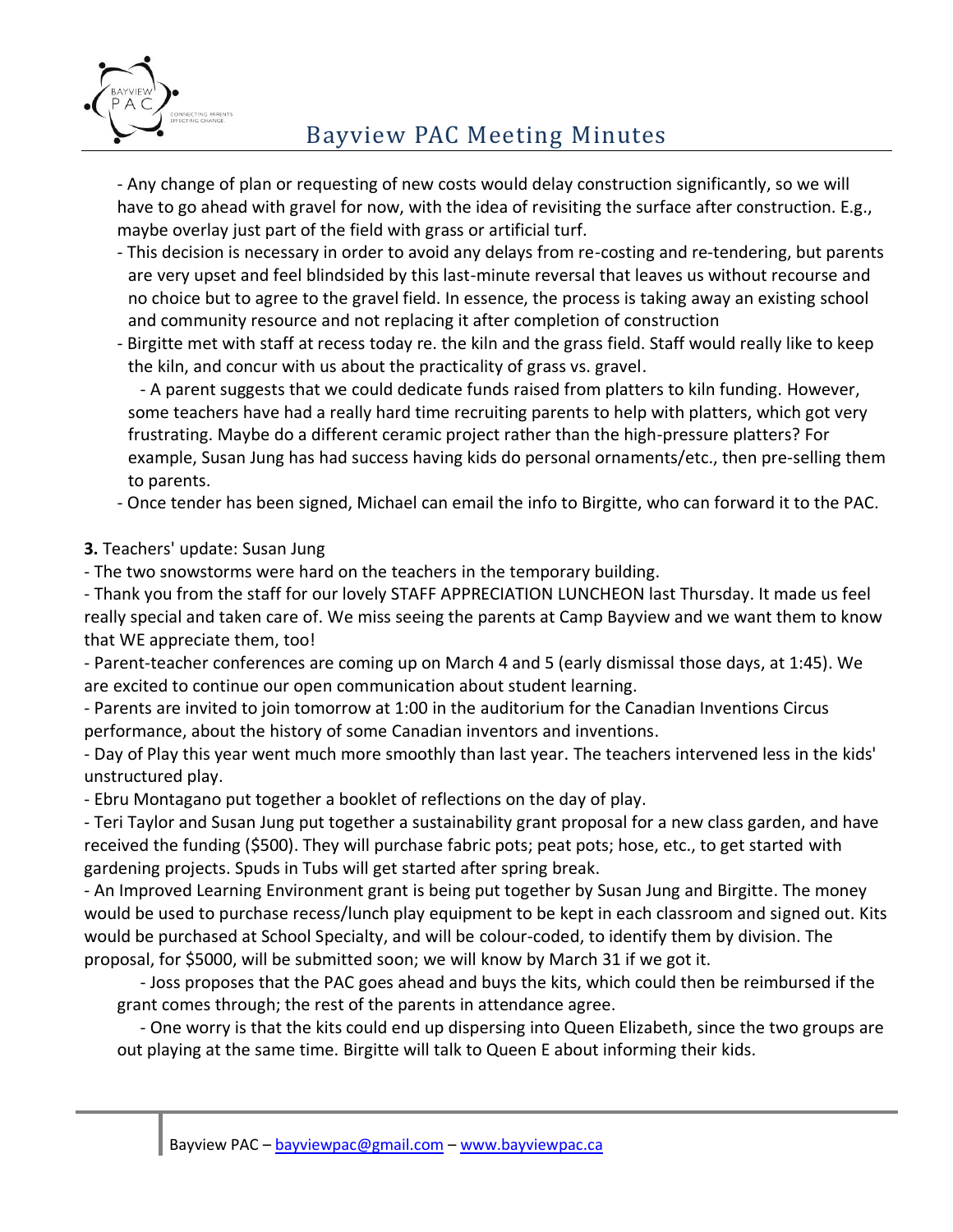

- Maybe teach the kids some playground games? In gym class? It would be hard to ask the supervision aides to do this, as they have a lot of kids to monitor in a huge space. Or maybe older buddies teach younger buddies—maybe this could be part of family team activities - Division 13 Update: Our class has been studying Ancient Japan and Ninjas. We had a Japanese Tea Ceremony in our classroom, experienced a Martial Arts Training session with a Sensei from Purple Dragon Kitsilano and learned all about camouflage! We have also been learning about Self-Regulation and working on our self-control and self-confidence. So far almost all the students in our class are CONFIDENT that they are elite level Ninjas after participating in ONE Marital Arts class! Our next unit of study is the Amazon Rainforest! In math, we have been working on counting to 100 by 1's, 5's and 10's by doing active counting circuits in our classroom that involve counting while jumping, hopping and giving high 5's and 10's, as well as our daily exercises as we count how many days we have been at school. Our class is super fit!!! The students created their own posters with 100 things on them (grouped by 10's) and they are on display in our classroom for all to "ooh" and "ahhh" at! Today was (Wednesday February 19th) our 100th Day of School and the students (or should I call them Super Spies) participated in a Top Secret Mission to help save Zero the Hero and 100th Day! All the Kindergartens (Div 12 and 13) had to complete a series of small missions (all fun counting activities) in order to receive clues that would help us save Zero the Hero! In the next update we will let you know if the mission was successful or not. However, I am CONFIDENT that our students are amazing math detectives and will be successful and save Zero the Hero!

**4.** Treasurers' update: Emilia Doro

| Bank balances: | Regular account   | \$49,950      |
|----------------|-------------------|---------------|
|                | Gaming account    | \$1,825       |
|                | Term deposits (2) | \$15,370 each |

**5.** Staff appreciation lunch and pizza day recap: Joss Taylor

- Staff appreciation was a huge success: thank you Jocelyn Chang and Stephanie Ali for coordinating, and to parent volunteers for all the help.

- Pizza lunch for the students was financially successful (about \$600 raised), but there were significant hiccups with Pizza Hut. The kids definitely enjoyed it, though. P

- The Pizza Hut contact was very apologetic and offered a 50% discount on our next time.

- If next time goes well, we will continue with them for future pizza lunches.
- **6.** Behaviour and rules on school buses: Anna Friedlander

- Screen use on the buses has increased and become increasingly problematic, with phone use leading to negative behaviour dynamics (e.g., exclusion), and inappropriate content/games on older kids' phones being seen by much younger kids.

- It would probably be best to have full school rules apply during the bus rides.

- Parents need to be on board with the rules as well, in order for it to work.

- Even though it's impossible for the school to enforce a no-phones-on-the-bus rule, at least if the rule is there, parents and kids can self-police.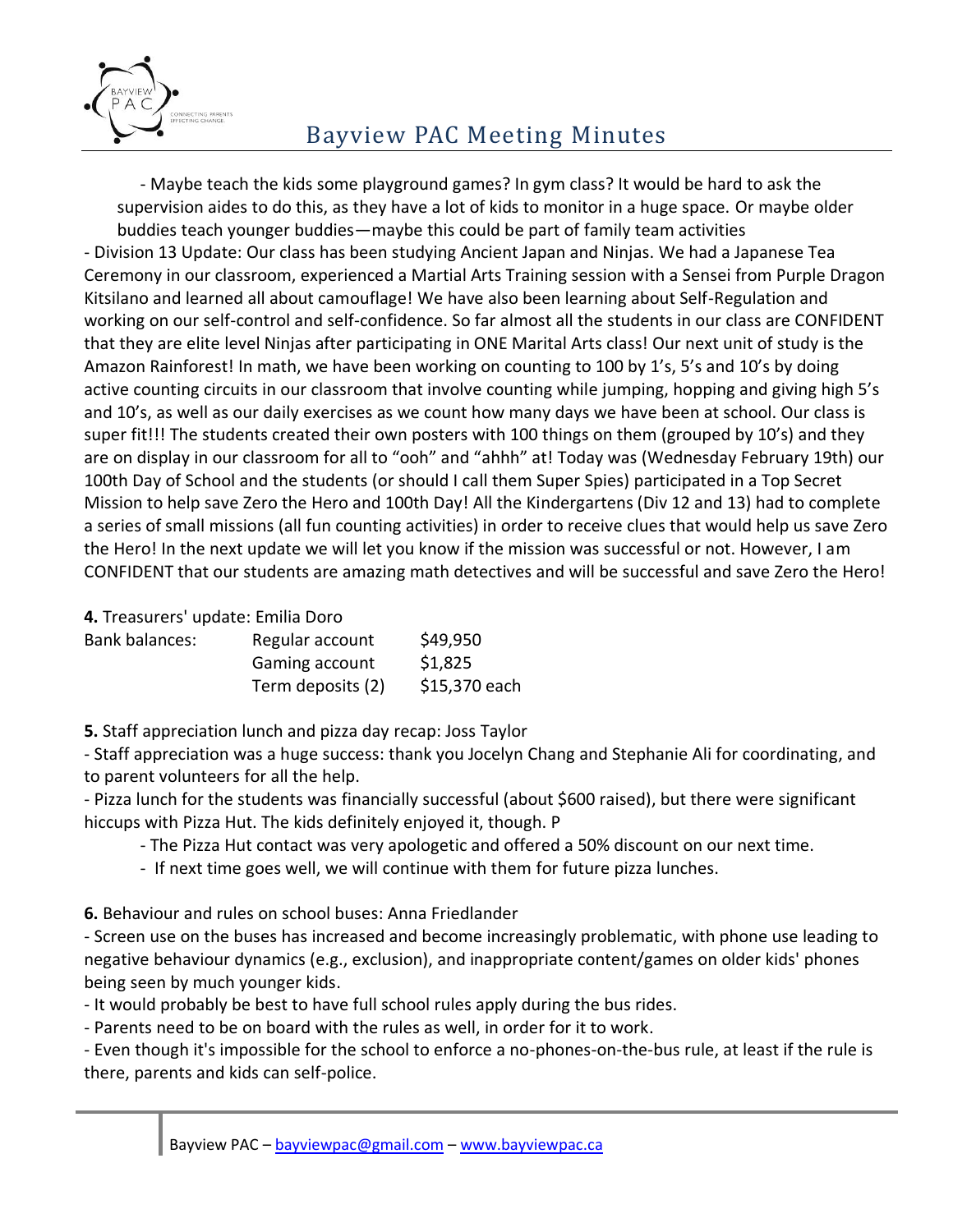

**7.** School photos—Shutterfly link: Joss Taylor

- To be addressed at the next meeting.

- **8.** Plant sale (early May): Itzia Paz
- We can have hanging baskets, herbs, veggies, bedding plants.
- Brie volunteers to help with planning.
- We will schedule plant deliveries for the week of May 4, immediately preceding Mother's Day.

## **9.** Sports Day (May 14): **organizer needed**

- Three people have offered to volunteer to help; Kylie Taylor volunteers to lead.

**10.** Direct-drive fundraising for new school: Kelly Ryan

- The goal for December's drive was \$15K, and we raised \$18K, so library furniture is covered.

- Kelly has written up an email to all parents to ask who would like to join a committee for planning fundraising—many different aspects, not just calling to ask for donations.

**11.** Class platters

- To be revisited at the next meeting

**12.** Partnerships and promotions policy: Joss Taylor

- Three emails have come in recently about promotions/partnerships with local companies. E.g., if we promote a particular insurance company / cooking classes/ exercise classes, then when a parent signs up, a portion of their spending comes to Bayview.

- We need to figure out a policy on these—we used to simply post such opportunities on the hallway bulletin board, but that isn't an option at the temporary location.

- We will plan to add these to our fundraising page on the website, and we can periodically send out an email reminding people to check the web page for new opportunities (include a disclaimer that we don't endorse any of these companies).

- Anna will also send out a notice to remember to check the website for parent-education opportunities and other resources on the website. "The PAC website has lots of resources and information, and is up to date..."

**13.** After-school classes: anyone interested in coordinating with VSB School Community Team?

- Emilia volunteers to spearhead, with help from Kylie Taylor and Sandra Mithani.

- Birgitte suggests asking the VSB Community Schools team about what programs have been going well; she can put Emilia in touch with the team contact.

- Can there be any sports/outdoor programs? It's hard to do it at lunchtime.

**14.** ParticipACTION Community Better Challenge: Joss Taylor

- In June, participating schools can win money for recording lots of physical activity.